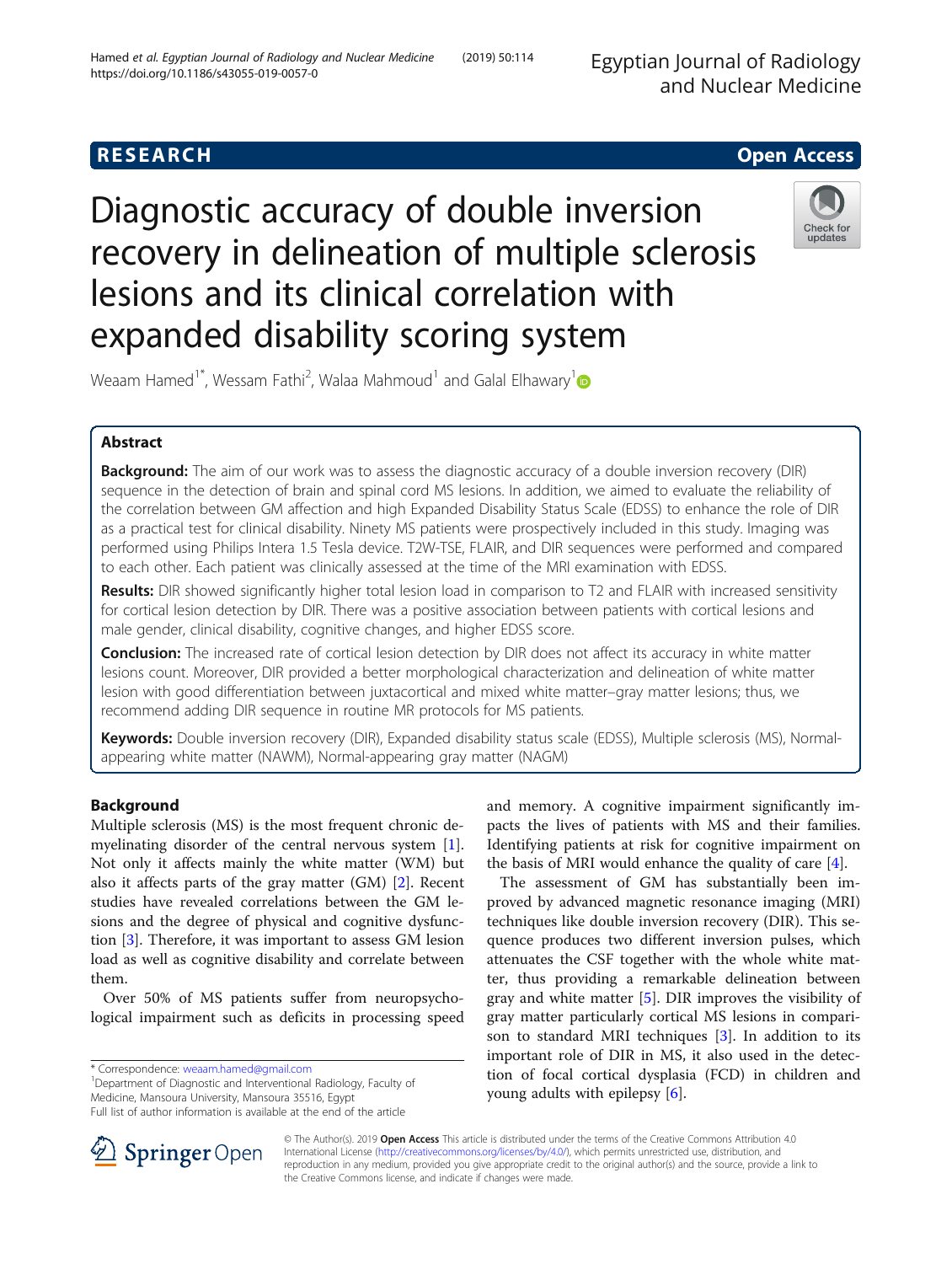From the clinical point, the degree of neurologic impairment and the level of disability in MS patients are assessed by the Expanded Disability Status Scale (EDSS) which is the most widely used scale nowadays [\[7](#page-7-0)]. EDSS is a 20-step scale of disease severity ranging from 0 (normal) to 10 (death due to MS). This scale includes two parts [\[8\]](#page-7-0):

- A. (From 0 to 3.5) taking into account functional parameter.
- B. (From 4 to 10) estimating degrees of mobility in patients.

## Aim of the work

The aim of our work was to assess the diagnostic value of a DIR sequence in the detection of MS lesions by comparing DIR with FLAIR and T2-weighted pulse sequences in different anatomical regions in CNS. In addition, we aimed to evaluate the reliability of the correlation between GM affection and high EDSS score to enhance the role of DIR as a practical test for clinical disability.

## **Methods**

Ninety patients were prospectively included in this study (ranged from 15 to 51 years with the mean age was  $33.24 \pm 8.93$ ). They were already diagnosed to have multiple sclerosis according to the 2017 revised McDonald criteria [[3](#page-7-0)]. The majority of our cases were relapsingremitting multiple sclerosis (RRMS) with a percentage of 91.1%, 5.6% were secondary-progressive multiple sclerosis (SPMS), and only 3.3% were primary-progressive multiple sclerosis (PPMS). All the patients were referred from the neurology department to the MRI unit of the radiology department at Mansoura University hospitals, in the period from January 2017 till March 2018. Each patient was clinically assessed at the time of the MRI examination with EDSS. This study was approved by our institution's ethics committee, and all patients gave their consent before inclusion in the study.

#### MR imaging

Imaging was performed at 1.5 T MRI (Philips Intera) using a standard head coil for the brain and standard head and neck coil of the cervical spine, and patients were in a supine position. T2W-TSE, FLAIR, and DIR sequences were performed. No post-contrast acquisitions were done in our study as we were concerned with the true anatomical delineation of MS plaques not to detect disease activity. The three sequences were compared in the axial planes as regard brain lesions with identical anatomic position, using parameters including field of view (FOV), matrix, voxel size, and slice thickness which were summarized in Table 1. DIR and T2W-TSE were

|  |  |  |  |  |  |  |  |  | <b>Table 1</b> Brain and cervical spine MRI sequences parameters |
|--|--|--|--|--|--|--|--|--|------------------------------------------------------------------|
|--|--|--|--|--|--|--|--|--|------------------------------------------------------------------|

| Brain sequences parameters |                             |                         |            |
|----------------------------|-----------------------------|-------------------------|------------|
| Parameter                  | T2W-TSE                     | <b>FIAIR</b>            | <b>DIR</b> |
| Slice orientation          | Axial                       | Axial                   | Axial      |
| Flied of view (mm)         | 230                         | 230                     | 230        |
| Matrix                     | 256                         | 256                     | 256        |
| Slice thickness (mm)       | 5                           | 5                       | 5          |
| Voxel size                 | 0.9                         | 0.9                     | 0.9        |
| Repetition time (ms)       | 4500                        | 10,000                  | 9600       |
| Echo time (ms)             | 100                         | 140                     | 25         |
| Inversion time (ms)        |                             | 2800                    | 3400/325   |
| Spine sequences parameters |                             |                         |            |
| Parameter                  | T2W-TSF                     | <b>DIR</b>              |            |
| Slice orientation          | Sagittal                    | Sagittal                |            |
| Matrix                     | $256 \times 256$            | $208 \times 208$        |            |
| Voxel size                 | $1.2 \times 1.2 \times 1.3$ | $1 \times 1.2 \times 2$ |            |
| Repetition time (ms)       | 3000                        | 5500                    |            |
| Echo time (ms)             | 120                         | 25                      |            |
| Inversion time (ms)        |                             | 2550/450                |            |

compared in sagittal planes as regard sagittal with the following parameters which were summarized also in Table 1.

From our practice, the sagittal plane is preferred to display MS lesions in calloso-septal interface and corpus callosum areas. But MS plaques in the areas of cortical and juxtacortical are demonstrated better in axial orientation; thus, we prefer to study MS plaques in the three sequences in the axial view.

#### MR imaging interpretation

The images were interpreted by conjoint analysis done by two radiologists with 4 and 10 years of experience; they were blinded to EDSS results.

MS lesions were identified as hyper-intense spots observed in T2, FLAIR, and DIR images with a size of  $\geq 2$ mm. In contrast to these hyper-intense spots, there was some high signal intensity in a striped shape known as flow artifacts in extra cortical regions rising from the sinuses or major vessels which are considered artifacts and not lesions.

The detected lesions were classified according to their anatomical locations into six regions: cortical, juxtacortical, deep white matter, mixed white matter–gray matter, periventricular white matter, and infra-tentorial regions. Then, the lesion numbers were calculated in these regions in each sequence.

The signal intensity of the lesion was determined by locating the region-of-interest (ROI) in a mean size of  $3 \times 3$  mm on the lesions as well as the signal intensity of normal-appearing white matter (NAWM), normal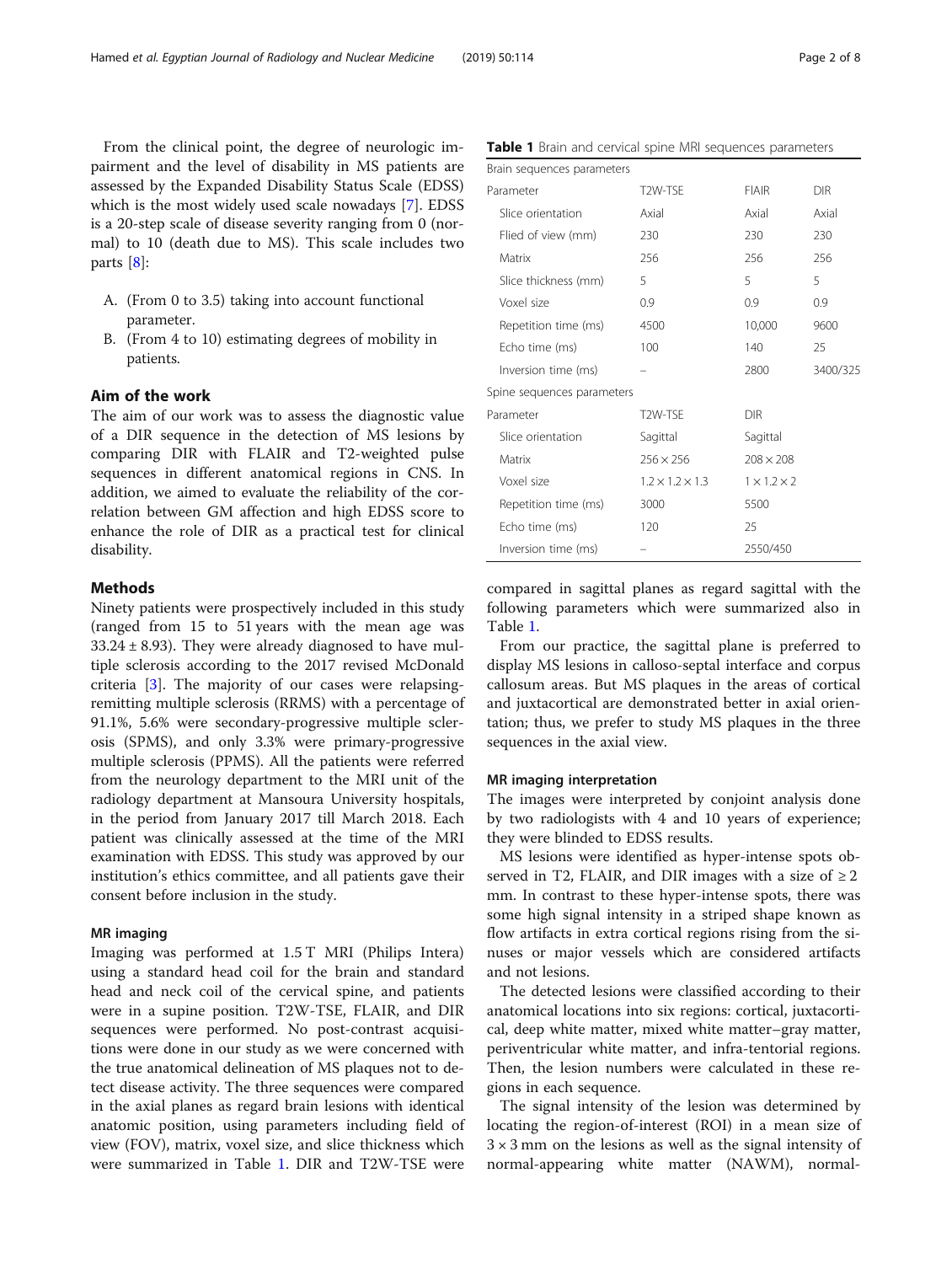appearing gray matter (NAGM), and CSF. Then, the signal ratios were calculated from the mean values of the signal intensity among lesions/NAGM, lesions/NAWM, and lesions/CSF separately in each technique and all anatomical regions. The signal ratios were assessed according to  $(SI1 - SI2)/(SI1 + SI2)$ , in which SI1 represents the signal intensity of the lesions and SI2 represents the signal intensity of the NAWM, NAGM, or CSF.

As regard spinal cord evaluation, the lesions were classified as "present" or "absent" and not as a lesion count. The signal ratio was not applied on a spinal cord lesion as it had no significant difference between two sequences.

### Statistical analysis

Statistical analysis data were analyzed with SPSS version 21. The normality of data was first tested with a onesample Kolmogorov-Smirnov test; qualitative data were described using number and percent. Association between categorical variables was tested using chi-square test. Significant variables entered into logistic regression model using the entered statistical technique to predict the most significant determinants and to control for possible interactions and confounding effects.

For all the abovementioned statistical tests done, the threshold of the significance is fixed at 5% level. The results were considered significant when the probability of error is less than 5% and highly significant when the probability of error is less than 0.1%.

## Results

The percentage of cases with gray matter affection was 45.6%. The lesions were classified anatomically into supratentorial and infratentorial in location. The supratentorial lesions were further categorized into peri-ventricular WM, deep WM, juxtacortical, mixed gray-white matter, and cortical lesions.

In Table 2, we found that DIR sequence was significantly superior to T2 as regards the number of lesions detected in four anatomical regions (PVWM, mixed W-GM, cortical, and infra-tentorial) with relative gain 31%, 47%, 98%, and 39%, respectively. However, there is no statistically significant difference between the two sequences as regard DWM and JC lesion detection. Regarding the total lesion load, we found that DIR was significantly superior to T2 ( $P = 0.003$  with a relative gain of 18%).

In comparison to FLAIR, we found that the DIR sequence was significantly superior to FLAIR as regards the number of lesions detected in three anatomical regions (mixed W-GM, cortical, and infra-tentorial) with relative gain 24%, 80%, and 63%, respectively. However, there is no statistically significant difference between the two sequences as regard PVWM, DWM, and JC lesion detection. Regarding the total lesion load, we found that DIR was significantly superior to FLAIR ( $P = 0.039$  with a relative gain of 7%) (Figs. [1](#page-3-0) and [2\)](#page-3-0).

Regarding the signal ratio between the lesion to the background, Table [3](#page-4-0) showed that the signal between lesions against NAWM was significantly higher in DIR images compared to T2 and FLAIR in different anatomical locations (IT, PVWM, DWM, and JC)  $(P < 0.001)$ , The contrast between the lesions and CSF was significantly higher in DIR compared to T2  $(P < 0.001)$ , but it was without statistical significance when compared to FLAIR  $(P = 0.071)$ . DIR showed slightly higher contrast between the lesions against NAGM, when compared to the

Table 2 Analysis of the lesion load measurement and relative comparisons of DIR versus T2 and DIR versus FLAIR sequences

| Region       | <b>DIR</b>                      | T <sub>2</sub>                    | <b>FLAIR</b>                       |            | Relative ratio (%) |               |           |  |  |
|--------------|---------------------------------|-----------------------------------|------------------------------------|------------|--------------------|---------------|-----------|--|--|
|              |                                 |                                   |                                    | DIR/T2 (%) | $P$ value          | DIR/FLAIR (%) | $P$ value |  |  |
| <b>PVWM</b>  | $12.6 \pm 3.9$<br>13 (0-41)     | $9.6 \pm 3.1$<br>$7.5(0-35)$      | $12.1 \pm 4.1$<br>$8.5(0-37)$      | 31%        | $0.033*$           | 4%            | 0.927     |  |  |
| <b>DWM</b>   | $10.2 \pm 3.8$<br>$8(1.0 - 34)$ | $10.3 \pm 3.5$<br>$10.0 (0 - 38)$ | $10.4 \pm 3.3$<br>$9.0(0-34)$      | $-1%$      | 0.834              | $-3%$         | 0.619     |  |  |
| Mixed W-GM   | $9.1 \pm 3$<br>$8(0-25)$        | $6.2 \pm 2.7$<br>$5.00(0-21)$     | $7.3 \pm 2.1$<br>$6.0(1.0-23)$     | 47%        | $< 0.001$ **       | 24%           | $0.009*$  |  |  |
| JC           | $9.1 \pm 2.6$<br>$6(0-22)$      | $9.6 \pm 2.1$<br>$5.00(0-25)$     | $10 \pm 2.2$<br>$6.0(0-21)$        | $-2%$      | 0.696              | $-5%$         | 0.622     |  |  |
| Cortical     | $1.5 \pm 0.8$<br>$1(0-9)$       | $0.6 \pm 0.2$<br>$0.0(0-7)$       | $0.8 \pm 0.2$<br>$0(0-7.0)$        | 98%        | $0.003*$           | 80%           | $0.004*$  |  |  |
| $\mathsf{I}$ | $1.9 \pm 0.5$<br>$2.0(0-15)$    | $1.5 \pm 0.3$<br>$1.0(0-9)$       | $1.2 \pm 0.3$<br>$1.0(0 - 8.0)$    | 39%        | $0.023*$           | 63%           | $0.002*$  |  |  |
| Total        | $41.9 \pm 13.4$<br>$52(6-121)$  | $35 \pm 9.6$<br>$31.5(3 - 107)$   | $38.7 \pm 12.4$<br>$33.5(4 - 114)$ | 18%        | $0.003*$           | 7%            | $0.039*$  |  |  |

Data were expressed as mean  $\pm$  SD and median (range)

P probability

\*Statistically significant  $p < 0.05$ 

\*\*Highly significant  $p < 0.001$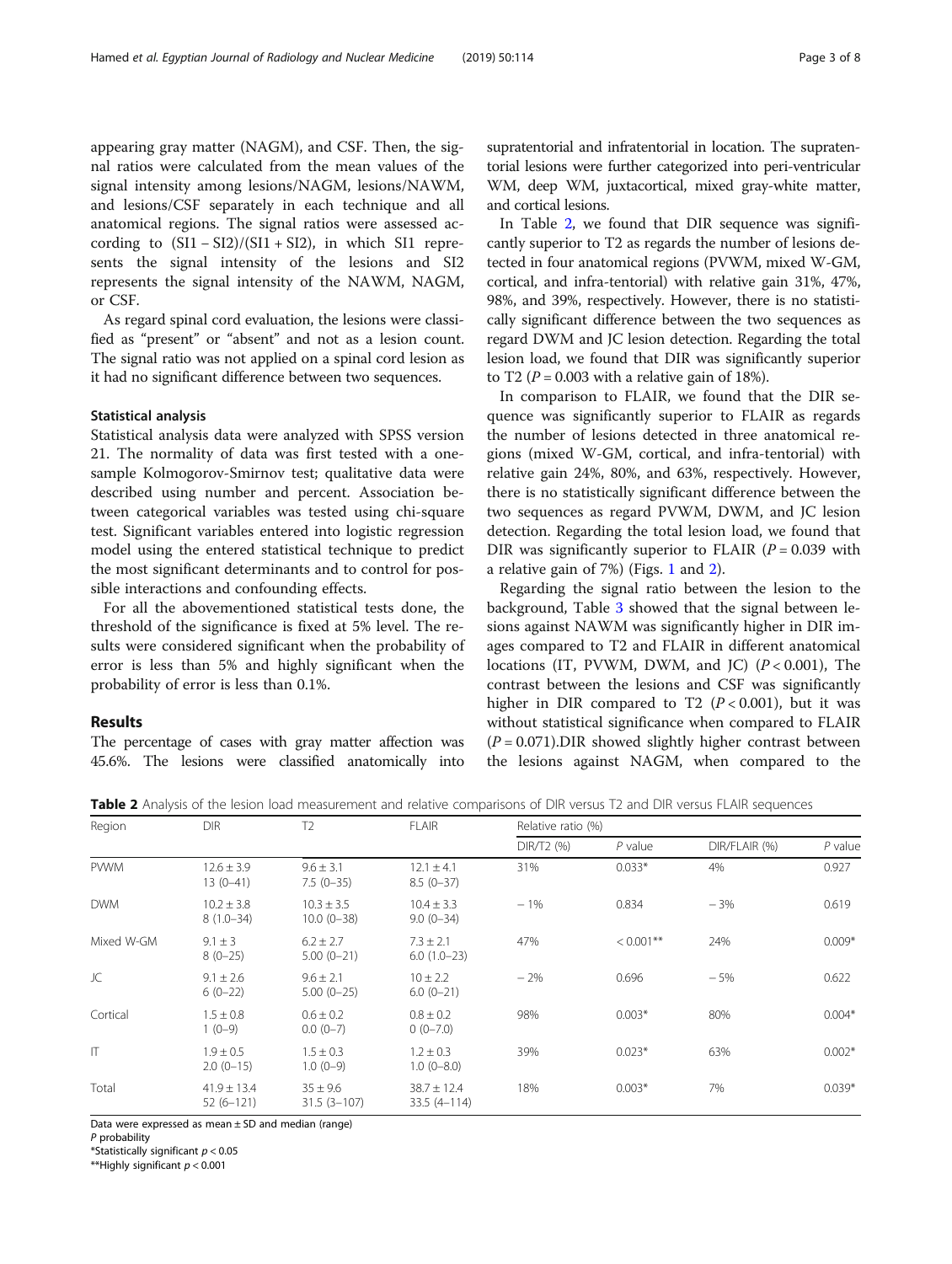<span id="page-3-0"></span>

FLAIR and T2; but still, these measurements were below statistical significance  $(P = 0.169$  and 0.221, respectively) (Fig. 1).

Regression analysis was conducted for the prediction of cortical lesions within MS patients using age, gender, and duration as covariates. Males and longer duration were considered as independent risk factors for cortical lesions within MS patients in uni- and multivariable analyses (Table [4\)](#page-5-0).

Regarding the association between the clinical outcome of MS patients and cortical affection, we found that 92.7% of patients with cortical affection exhibited a higher EDSS score  $(>4)$  and associated with more disability (Table [5](#page-5-0) and Fig. [3](#page-4-0)). There was a statistically significant association between cortical affection and higher EDSS with  $P < 0.001$  and sensitivity 92.5% and specificity 94% (Fig. [4\)](#page-6-0).

With regard to spinal lesions, they were observed in 31 out of 90 MS patients with a percentage 34.4% (Fig. [5](#page-6-0)).

## **Discussion**

MS has classically been described as a WM disorder [\[9](#page-7-0)]; however, over the few past years, an increased attention has been pointed toward the involvement of GM in the pathophysiology of MS [\[10](#page-7-0)]. The acknowledgment of GM involvement in MS has led to the incorporation of cortical/juxtacortical lesions in the recent 2017 revised McDonald's diagnostic criteria for MS [[3\]](#page-7-0). Since abnormalities in cortical gray matter have been correlated with both physical and neuropsychological deficits in MS patients, it is essential to create a better assessment and a more accurate estimation of gray matter lesion load in vivo [\[10](#page-7-0)].

The majority of our patients (91.1%) were categorized according to their clinical course as RRMS, while only 5.6% were categorized as SPMS and 3.3% were categorized as PPMS. This is in consensus with the fact that RRMS is the most common disease course.

DIR detected significantly more cortical lesions in our patients when compared to T2  $(P$  value 0.003, relative



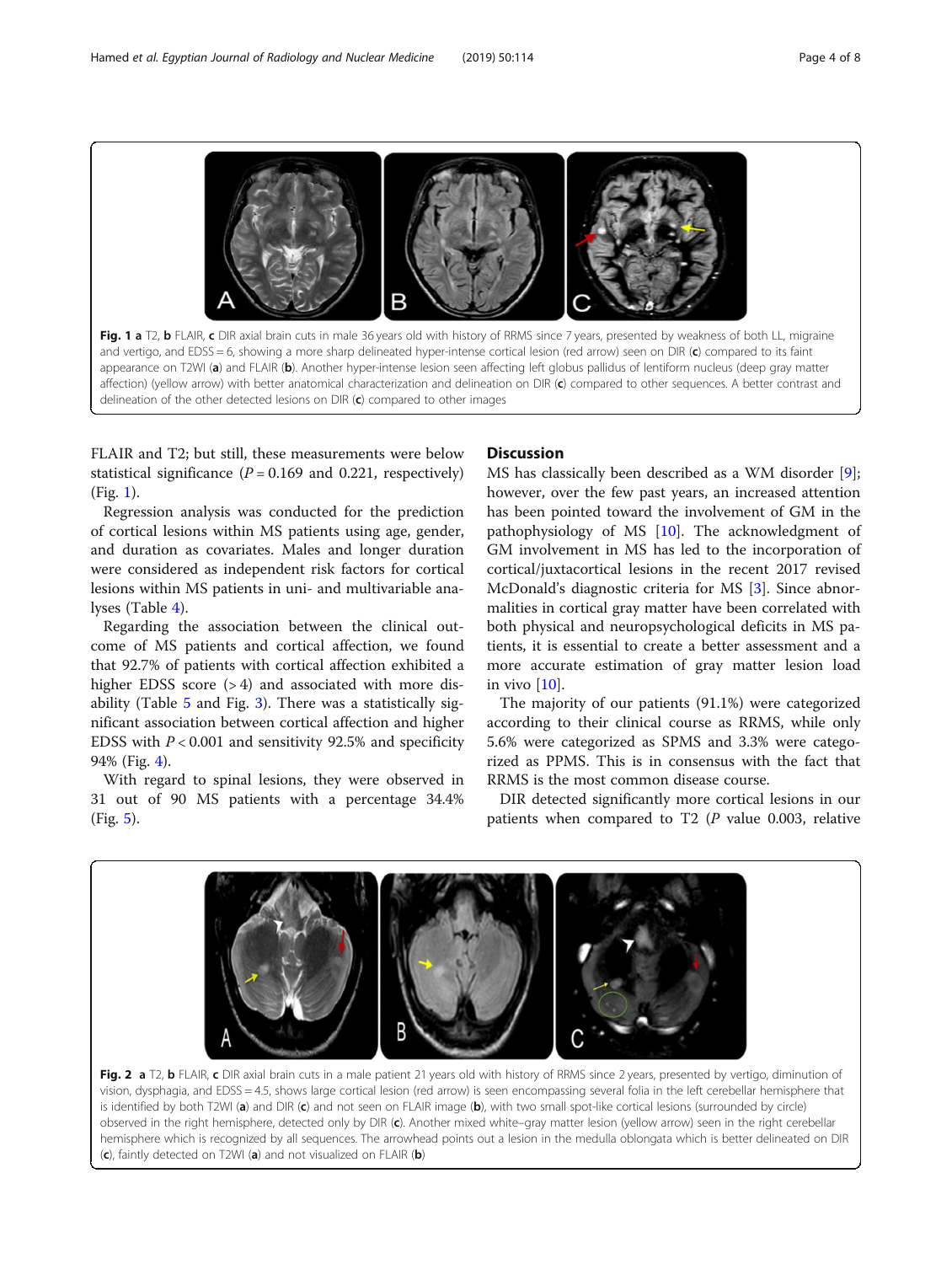| Signal ratio       | DIR                  | T2-WI                    | $P$ value    | FI AIR                  | $P$ value    |
|--------------------|----------------------|--------------------------|--------------|-------------------------|--------------|
| Lesion/NAWM (IT)   | 0.65(0.52/0.82)      | 0.16(0.07/0.25)          | $< 0.001$ ** | $0.13$ $0.10/0.34$ )    | $< 0.001$ ** |
| Lesion/NAWM (PVWM) | 0.845(0.74/0.98)     | 0.21(0.06/0.36)          | $< 0.001**$  | 0.18(0.12/0.28)         | $< 0.001$ ** |
| Lesion/NAWM (DWM)  | 0.92(0.89/0.97)      | $0.06$ $(0.04/0.08)$     | $< 0.001$ ** | 0.24(0.20/0.30)         | $< 0.001$ ** |
| Lesion/NAWM (JC)   | $0.78$ $(0.60/0.98)$ | 0.14(0.09/0.19)          | $< 0.001**$  | 0.16(0.11/0.21)         | $< 0.001$ ** |
| Lesion/CSF         | 0.67(0.54/0.84)      | $0.003$ ( $-0.02/0.02$ ) | $< 0.001**$  | 0.60(0.43/0.77)         | 0.071        |
| Lesion/NAGM        | $0.08$ $(0.05/0.22)$ | 0.07(0.05/0.22)          | 0.221        | $0.09$ ( $-0.09/0.23$ ) | 0.169        |

<span id="page-4-0"></span>Table 3 Comparison of signal ratios between DIR versus FLAIR and DIR versus T2 in all studied cases. Data were expressed as median (range)

\*\*Highly significant value

gain about 98%) and FLAIR (P value 0.004 relative gain about 80). This was equivalent to studies done by Geurts et al. [\[10](#page-7-0)] and Elnekeidy et al. [\[11](#page-7-0)].

Besides the increased sensitivity to cortical lesions, we found the second major advantage of DIR imaging is its apparent potential for better differenation between mixed white matter–gray matter lesions and juxtacortical lesions. In our study, some of the lesions which were scored as juxtacortical on T2 and FLAIR images often turned out to be mixed white matter–gray matter lesions on DIR images. This is supported by the observation of a reduced number of juxtacortical lesions scored on DIR images compared with T2  $(P = 0.696$  relative loss about 2%) and FLAIR ( $P = 0.622$ , relative loss about 5%).

On the other hand, there was a statistically significant increase in mixed white matter–gray matter lesions detection on DIR imaging at the expense of T2 ( $P < 0.001$ ) relative gain about 47%) and FLAIR ( $P = 0.009$ , relative gain about 24% (.The acceptable explanation for these different detection rates in the juxtacortical lesions and mixed white matter–gray matter lesions is the sharp delineation between gray and white matter on DIR, which allowed strict differentiation between purely juxtacortical lesions and lesions already touching the cortical area (Fig. [2](#page-3-0)).

As regard juxtacortical lesions, our results were consistent with the findings of the study done by Wattjes

et al. [[5\]](#page-7-0). However, our results were in contrary with the results done by Geurts et al. [[10\]](#page-7-0) which detected the highest number of lesions with T2. Regarding mixed white matter–gray matter lesions, our study was consistent with the reported results of Vural et al. [\[1\]](#page-7-0).

Another benefit of DIR in our study was its ability to detect periventricular white matter (PVWM) lesions. DIR detected significantly more lesions in comparison with T2  $(P = 0.033$ , relative gain about 31). Not surprisingly, DIR detected lesions with a slightly higher difference in comparison to FLAIR; this difference was below the statistical importance ( $P = 0.927$ , relative gain about 4%). The converged results between DIR and FLAIR return to CSF signal nulling in both sequences. However, we must point that DIR added a better morphological characterization and delineation of lesions which become more countable compared with confluent configuration in FLAIR and T2. Our results were equivalent to the reported results from Abidi et al. [\[2\]](#page-7-0) and Wattjes et al. [[5](#page-7-0)] but inconsistent with the reported results from Elnekeidy et al. [[11](#page-7-0)] who found that no significant difference in lesion load between DIR and T2.

In the present study, we concluded almost similar detection rates as regard deep white matter (DWM) lesions by all sequences, with no statistically significant difference between them. Our results correlated to the results reported by Abidi et al. [[2](#page-7-0)]; however, our results were in

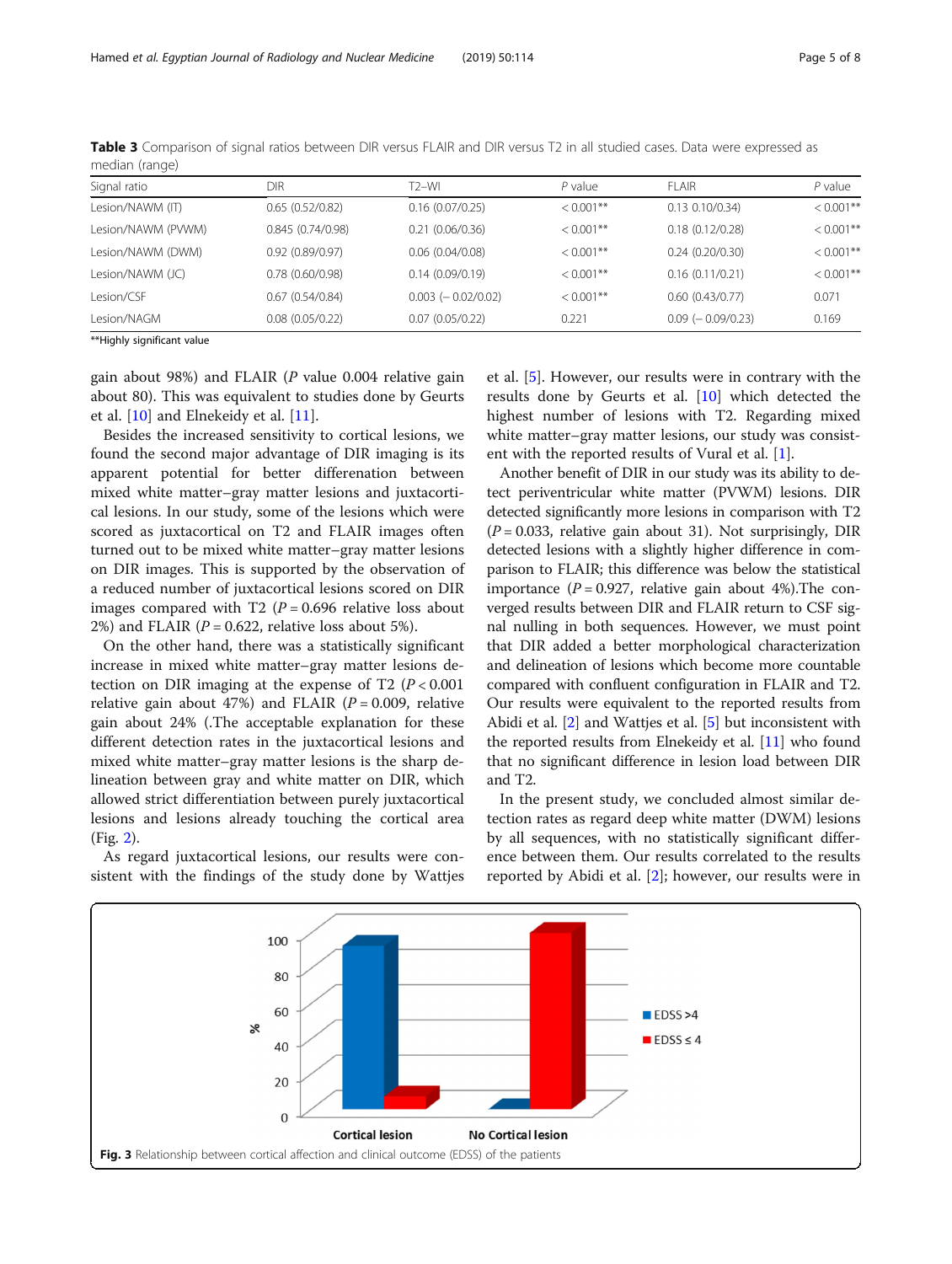<span id="page-5-0"></span>Hamed et al. Egyptian Journal of Radiology and Nuclear Medicine (2019) 50:114 Page 6 of 8

Table 4 Regression analysis for prediction of cortical lesions within MS patients

|                                                                 | Univariate                     | Multivariate |        |  |                                                         |                |        |  |
|-----------------------------------------------------------------|--------------------------------|--------------|--------|--|---------------------------------------------------------|----------------|--------|--|
|                                                                 |                                | OR           | 95% CL |  | Р                                                       | O <sub>R</sub> | 95% CI |  |
| Age                                                             | $0.760$ $1.003$ .958 $1.051$ = |              |        |  |                                                         |                |        |  |
| Males                                                           |                                |              |        |  | $< 0.001$ 4.899 2.651 9.053 $< 0.001$ 4.096 2.149 7.807 |                |        |  |
| Duration 0.003  1.146  1.053  1.249  0.049  1.486  1.191  1.792 |                                |              |        |  |                                                         |                |        |  |

OR odds ratio, CI confidence interval, logistic regression analysis was used

contrary with the results done by Elnekeidy et al. [[11](#page-7-0)] which detected a higher number of lesions by DIR in comparison to T2 and FLAIR.

Another important advantage of DIR in our study was its ability to detect infra-tentorial lesions. DIR identified significantly more lesions in comparison to FLAIR ( $P =$ 0.002, relative gain about 63%). But, it was worthy of attention that DIR detected higher lesions even when compared with the T2, which is considered the "gold standard" in the infra-tentorial region ( $P = 0.023$ , relative gain about 39%).This was consistent with the results done by Abidi et al. [[2\]](#page-7-0) and by Elnekeidy et al. [\[11](#page-7-0)] but in contrary with results done by Moraal et al. [\[12](#page-7-0)] who found a similar number of lesions in the infra-tentorial region with DIR, FLAIR, and T2 images.

On the light of previously discussed results of diagnostic accuracy of DIR in different anatomical locations in comparison with T2 and FLAIR, we concluded that the increased rate of cortical lesion detection by DIR does not affect its accuracy in white matter lesions count. Moreover, DIR provided a better morphological characterization and delineation of white matter lesion with good differentiation between juxtacortical and mixed white matter–gray matter lesions. This means that DIR can be useful for clinical purposes as a supplement to or even as a replacement for standard T2 and FLAIR.

In our study, lesion-to-background signal ratio was calculated objectively in order to avoid creating subjective data by visual evaluation of signal ratio, which may be affected by windows and levels, magnification, and monitor brightness. We demonstrated a significantly higher signal ratio of lesions to NAWM on the DIR in comparison with T2W and FLAIR in all anatomical regions (infra-tentorial, periventricular, juxtacortical, and DWM) with  $(P < 0.001)$ which allowed better delineation of lesions by DIR. The higher contrast ratio detected by DIR can be explained by its complete suppression of white matter signal. Furthermore, the contrast ratio of lesions to CSF was significantly higher in DIR compared to T2 ( $P < 0.001$ ). However, there was no statistically significant difference between the DIR and FLAIR regarding the contrast of lesion compared to CSF ( $P = 0.071$ ) which was explained by CSF nulling by both sequences. It is important to mention that CSF suppression on DIR was less homogenous in some of our cases, but it was suitable for lesion detection even in the worst conditions.

On the other hand, there was no statistically significant difference between DIR and both FLAIR and T2 as regards the signal ratio of lesion to NAGM which explained that the three sequences have the same gray matter signal intensity. But, it was worthy of attention that the DIR allowed better delineation of gray matter.

The diagnosis of MS is based on the 2017 revised McDonald's criteria which depend on the demonstration of lesion dissemination in both space and time. On MRI, the detection of at least one lesion on the spinal cord in addition to at least one cerebral lesion can fulfill the dissemination in space criteria [\[3](#page-7-0)]. Therefore, it was important to assess if there is an added value of DIR in spinal cord lesion detection.

In our work, Spinal lesions were observed in 31 out of 90 MS patients (34.4%). The importance of DIR in the spinal cord lesion detection is highlighted by three cases, in which a definite diagnosis of MS was highly suspected clinically, but not confirmed by radiology yet. One of them had a prominent lesion in the cervical cord by both T2 and DIR; however, a detection of a second lesion that is only visible in DIR largely excluded a neoplastic process and favored the diagnosis of an inflammatory disease.

In the other two cases, spinal cord lesion was only revealed by DIR that helped us to complete the criteria of dissemination in space, changing the diagnosis from "possible" to "definite" MS. In the rest of the cases, there was no difference between DIR and T2 as regard the number of detected lesions. However, the lesion-tobackground contrast was higher in DIR that provided better lesion visualization.

Our previously discussed results were quite promising as we found that DIR provided a more exact delineation

Table 5 Relationship between cortical affection and clinical outcome (EDSS) of the patients

| <b>EDSS</b>    | Cortical lesion ( $n = 41$ ) |      | No cortical lesion ( $n = 49$ ) |       | Test of       | $P$ value    |
|----------------|------------------------------|------|---------------------------------|-------|---------------|--------------|
|                | Nο                           | $\%$ | Nο                              | $\%$  | significance  |              |
| >4             | 38                           | 92.7 |                                 | 0.0   | $x^2 = 15.71$ | $< 0.001$ ** |
| $\leq 4$       |                              |      | 49                              | 100.0 |               |              |
| Median (range) | 5.50 (2.00-8.50)             |      | $2.50(1.00 - 3.50)$             |       | $Z = 4.33$    | $< 0.001$ ** |

\*\*Highly significant value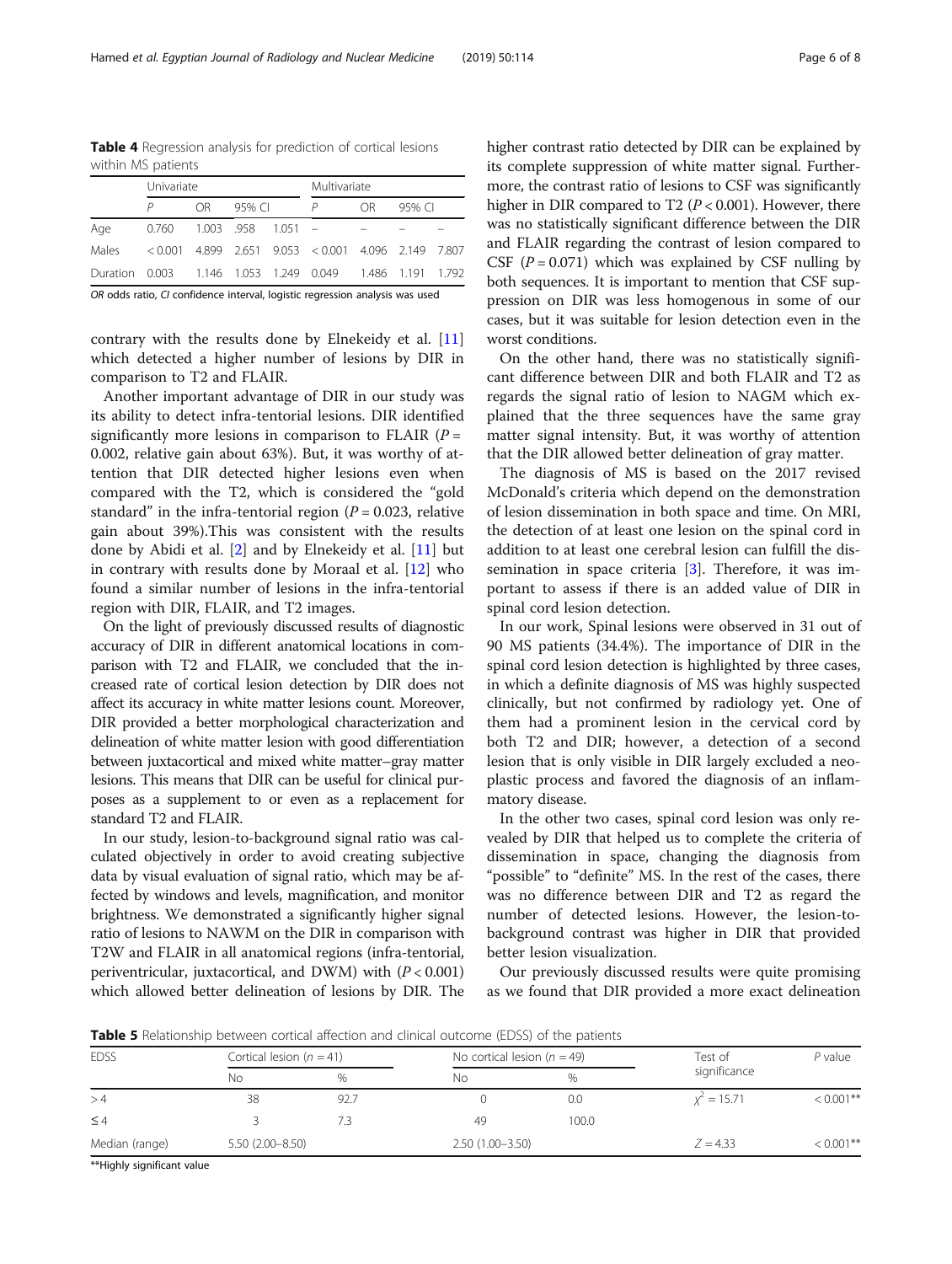of spinal cord lesions and slightly improved lesiondetection rates.

Since cortical lesions are associated with more diffuse and severe pathologic process resulting in poor clinical prognosis, it was an important aspect to evaluate associated factors for developing cortical lesions. Cortical lesions were detected in 45.6% of patients, 26 were males and 15 of them were females. Therefore, males were significantly more at risk to have cortical lesions ( $P < 0.001$ ). The predominance of cortical lesions in males deserved attention as despite higher prevalence of MS in females, the poor prognosis was associated with male gender. Our results correlated with the study done by Bergamaschi [[13](#page-7-0)] which reported that male sex is a negative prognostic factor for MS, as well as the study done by Calabrese et al. [\[14](#page-7-0)] which confirmed the same results. However, our results were in contrary to the study done by Tremlett et al. [\[15](#page-7-0)] which reported that the male sex was not associated with worse disease outcome.

In our study, we found that cortical lesions were significantly more frequent and numerous at later MS stages (disease duration  $> 10$  years) with ( $P = 0.003$ ). This was in agreement with the results done by Elnekeidy et al. [[11\]](#page-7-0) and Calabrese et al. [[14](#page-7-0)]. But, we cannot ignore that cortical lesions were also observed in few cases in earlier stages of the disease (disease duration < 5 years). The observation of cortical lesions early proved that the GM affection in MS does not always occur as a secondary change to WM affection, but may occur as a result of independent pathology of the GM.

From the clinical aspect, we observed that patients with cortical lesions presented clinical disability, cognitive changes, and higher EDSS score. There was a significant correlation between cortical lesions and EDSS (P < 0.001). This was consistent with the finding of the study done by Calabrese et al. [\[14](#page-7-0)] and Vural et al. [[1\]](#page-7-0). The positive association of clinical outcome and cortical lesion load which was detected by DIR is considered a

Fig. 5 a T2, b DIR sagittal cervical spine cuts in female 29 years old with history of RRMS since 5 years, presented by pain in left shoulder, weakness of left arm, and tingling in left palm. There is hyper-intense lesion opposite C5/C6 level which only visible in the DIR (b) (red arrow)

<span id="page-6-0"></span>